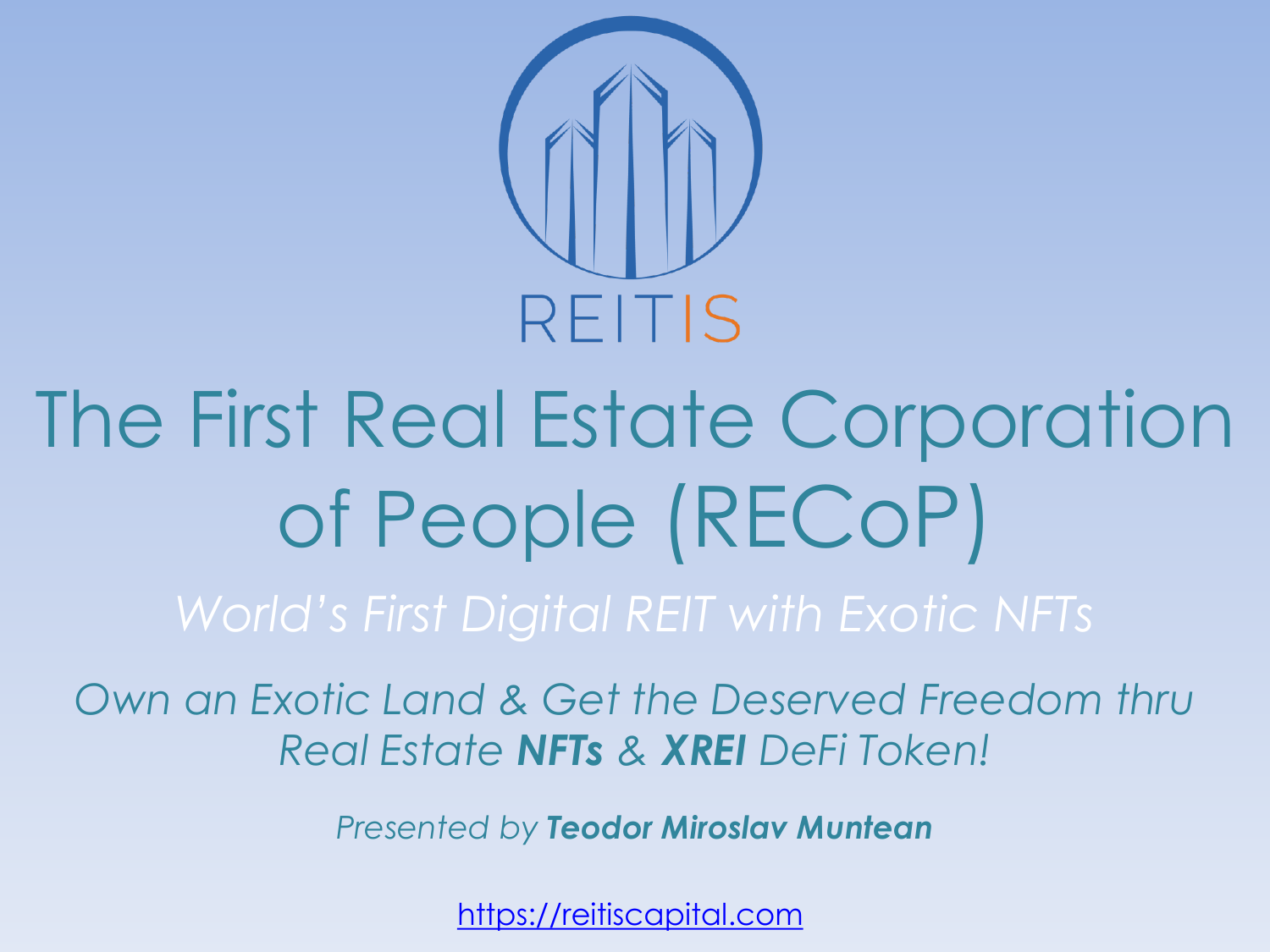

### WHY REITIS?

### **How it all started?**

Years of research, prayers, knowledge and work has taken my time to discover it! Not reinventing the wheel, but putting things together.

First time in 2015, I have downloaded a smartphone app that effectively execute everything a bank does.

So, I never needed to walk into a bank branch again! Then, the idea of a transparent bankless future hit my mind…

### **Reitis Project**

And, Reitis Project was born, by answering this question: *"What would happen if a DeFi (decentralized finance) real estate (digital REIT) project was run by its Community?"*

We've started the rEvolution (Real Estate Evolution!), away from rigid financial structures and traditional mind-set concerning real estate investments.

We've generically named it the "Real Estate Corporation of People" (RECoP) to provide global opportunity to everyone.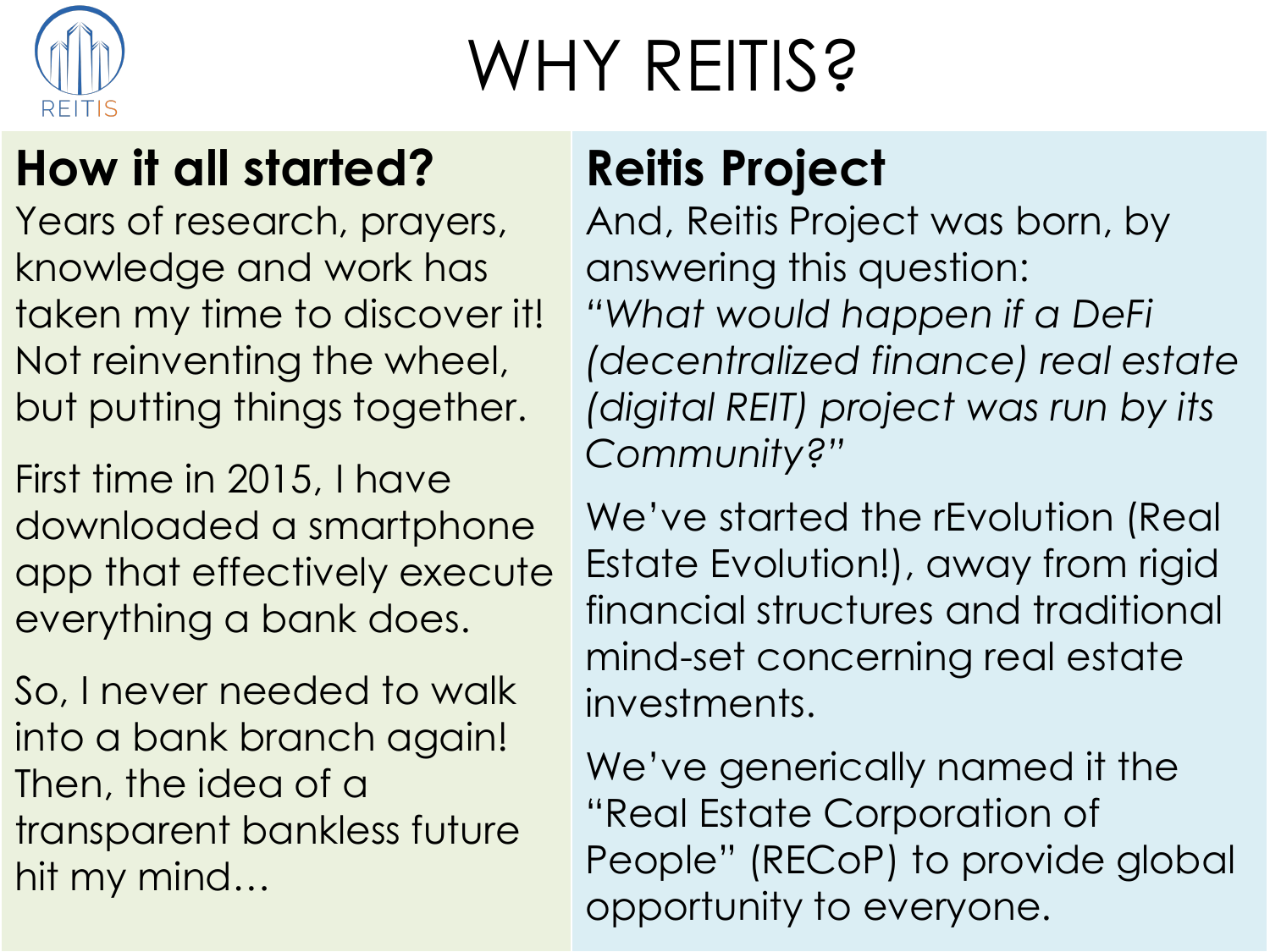

### PROBLEMS

### YOU PROBABLY ALREADY KNOW THIS:

 Most of existing real estate projects based on blockchain technology have been created as security tokens, not as decentralised finance or non-fungible tokens;

 The real estate industry is highly capital-intensive but not a liquid market;

 Entry barriers prevent small investors from harvesting returns as the qualified players do;

 The traditional crowdfunding involves high costs and fees;

 Most traditional businesses and corporations are created for one or few persons, but not for a large Community of people.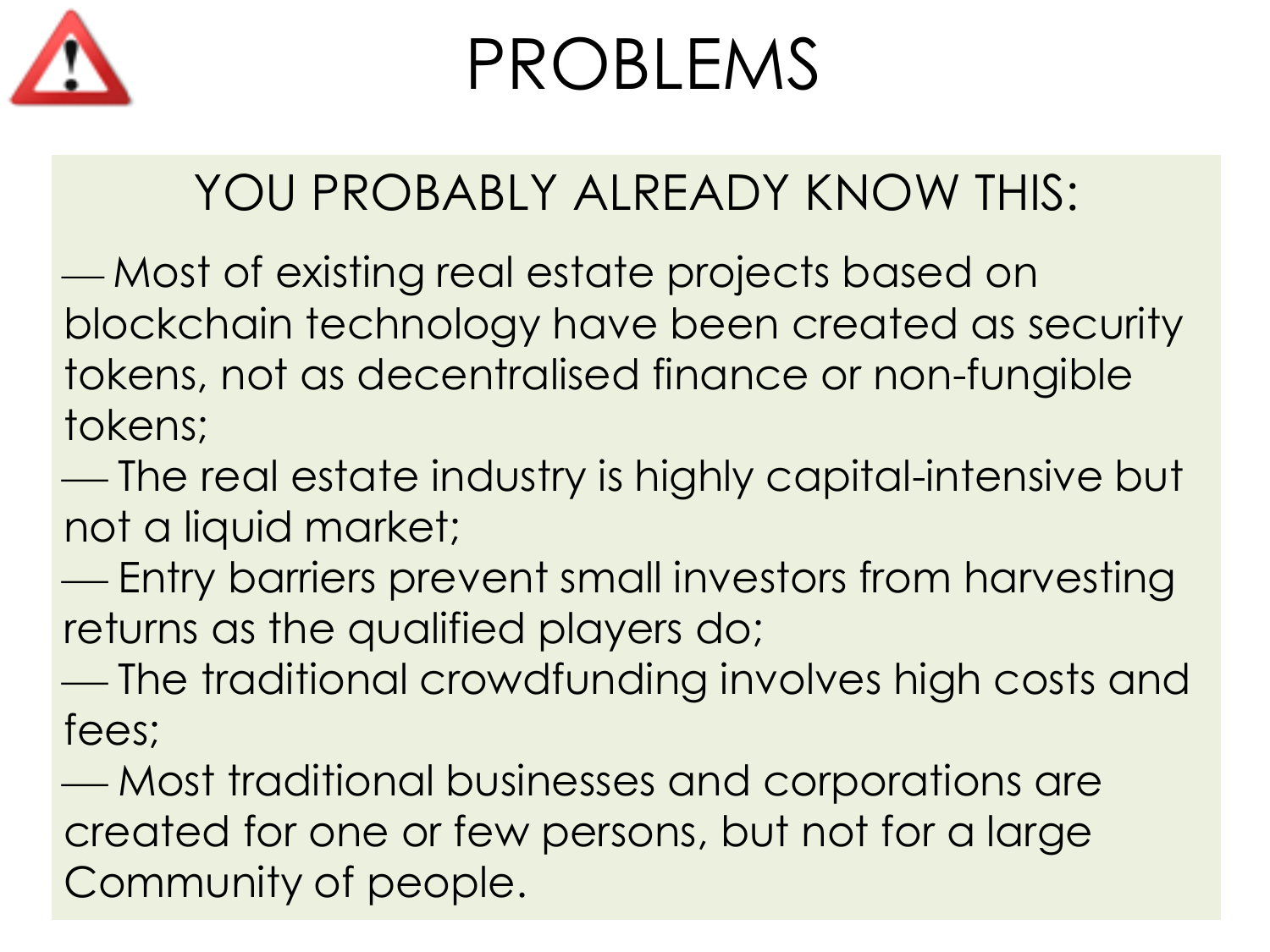### THE SOLUTION – REITIS PROJECT

**REITIS NETWORK THE COMMUNITY** 



#### **RECoP THE (BLOCKCHAIN) REAL ESTATE CORPORATION** OF PEOPLE



[https://reitiscapital.com](https://reitiscapital.com/)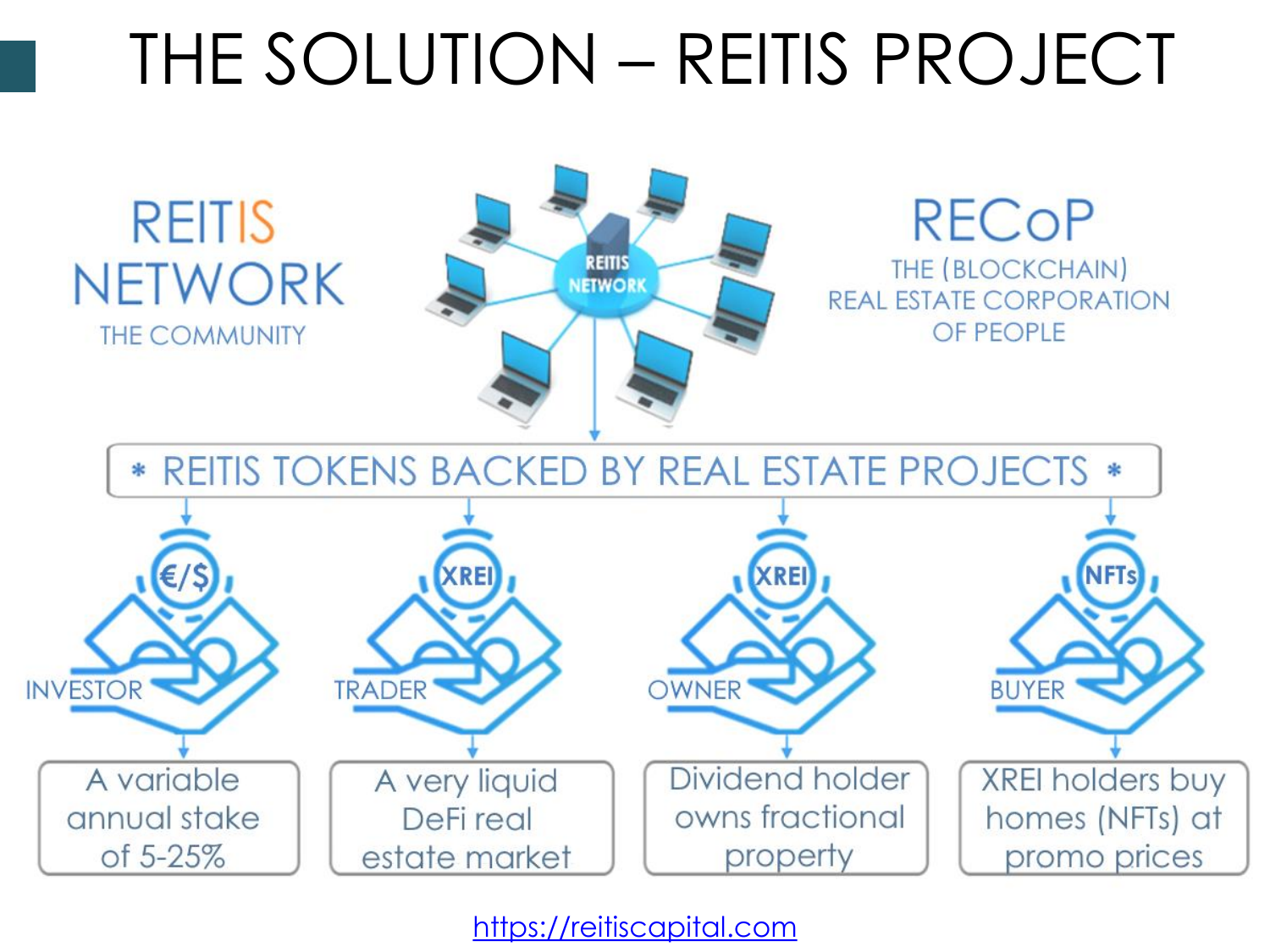

# SOLUTION FOR THE COMMUNITY

*Cryptocurrency Traders Community* — Buy, trade and stake the **XREI** Token on DEXs and on [DeFi.ReitisCapital.com](https://defi.reitiscapital.com/) Platform;

*NFT Community* — Use your **XREI** tokens to buy NFT parcels on exotic islands and become their country proud citizen;

*Online Investors Community* — Get dividends in RECoP by acquiring **XREI** Token (starting from January 2023);

*Traditional Investors Community* — Earn variable (5-25%) annual stake in the form of Interest, on [My.ReitisCapital.com](https://my.reitiscapital.com/) Platform;

*Tenants & Home Buyers* — Use **XREI** tokens to get high quality sustainable apartments (real estate NFTs).

*The entire Community (Network) benefits from:* 

— Highly liquid, secure platform, opened to all online investors;

— Transparent decisions, with full disclosure of financial records;

— Project backed by a 10-years long-term steady business plan;

— Among the first real & virtual asset non-fungible tokens (NFTs).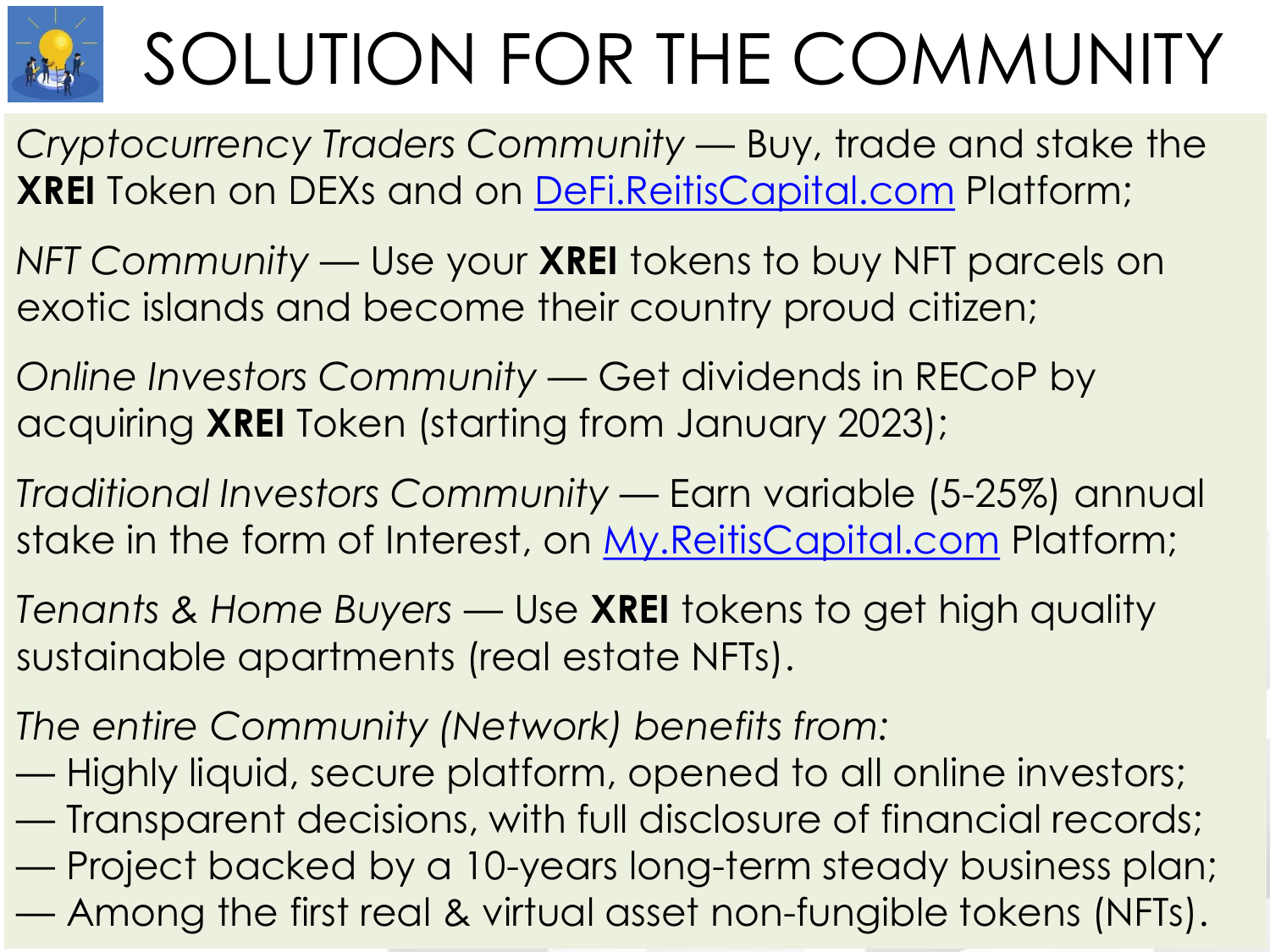### REAL ESTATE ON BLOCKCHAIN



The **Real Estate Corporation of People**, created for empowering individuals to become **fractional** or **entire** property owners and get the deserved financial freedom.



In **10 years**, we plan to create **1 million** stable jobs across Europe and globally, and to help at least **1 million** of XREI token holders to become fractional or entire property owners in 2 main places: **major EU/US cities** and in **exotic islands** around the world.



Reitis stands on 3 notable pillars (goals): 1) *Freedom of Investment* (**FOI**) — a liquid market; 2) *Security of Investments* (**SOI**) — through blockchain; 3) *Equal Opportunity Investment* (**EOI**) — swap the wealth from rich to the majority (mass adoption).



(1)RECoP, (2)Reitis DeFi Platform, (3)My Reitis Capital Platform, (4)Reitis Exchange, (5)Reitis Robot, (6)RSCoE (Reitis Social Centre of Excellence), (7)Reitis Foundation.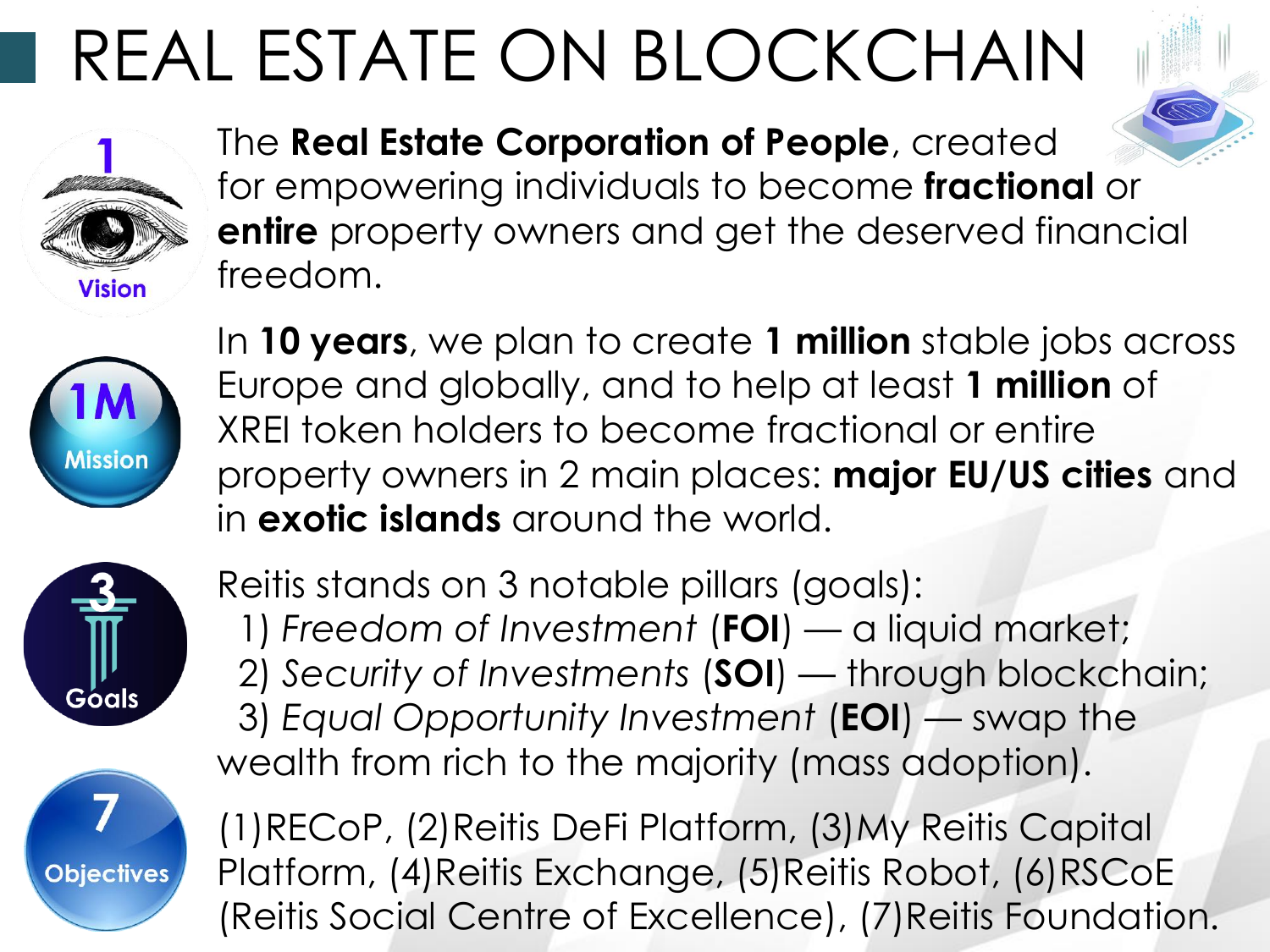## REITIS DEFI TOKEN [XREI]



#### **A BEP-20 DeFi Token**

Total supply  $= 50,000,000$  tokens.

Contract#: 0x4376ba3a5bd82a1026f4a02869c54f80daeca300

Next multiple transactions on DEXs:

- Buying: deposit XREI tokens to earn above-average yields;
- Trading: earn fees by trading (exchange or create liquidity);
- Farming: deposit LP tokens and lock them up to earn rewards; - Staking: create nodes, make the network safe and yield rewards;
- Swapping: convert one token for another using swap exchange; - Decentralised Crypto Trading Account: Reitis Trading Expert Adviser (RTEA);
- Real Estate NFTs: Bringing NFT buzz to the real world! The actual real estate NFTs;
- Reitis Metaverse: NFTs & Gameplay, with travel adventures to the exotic islands and the cities where we build sustainably!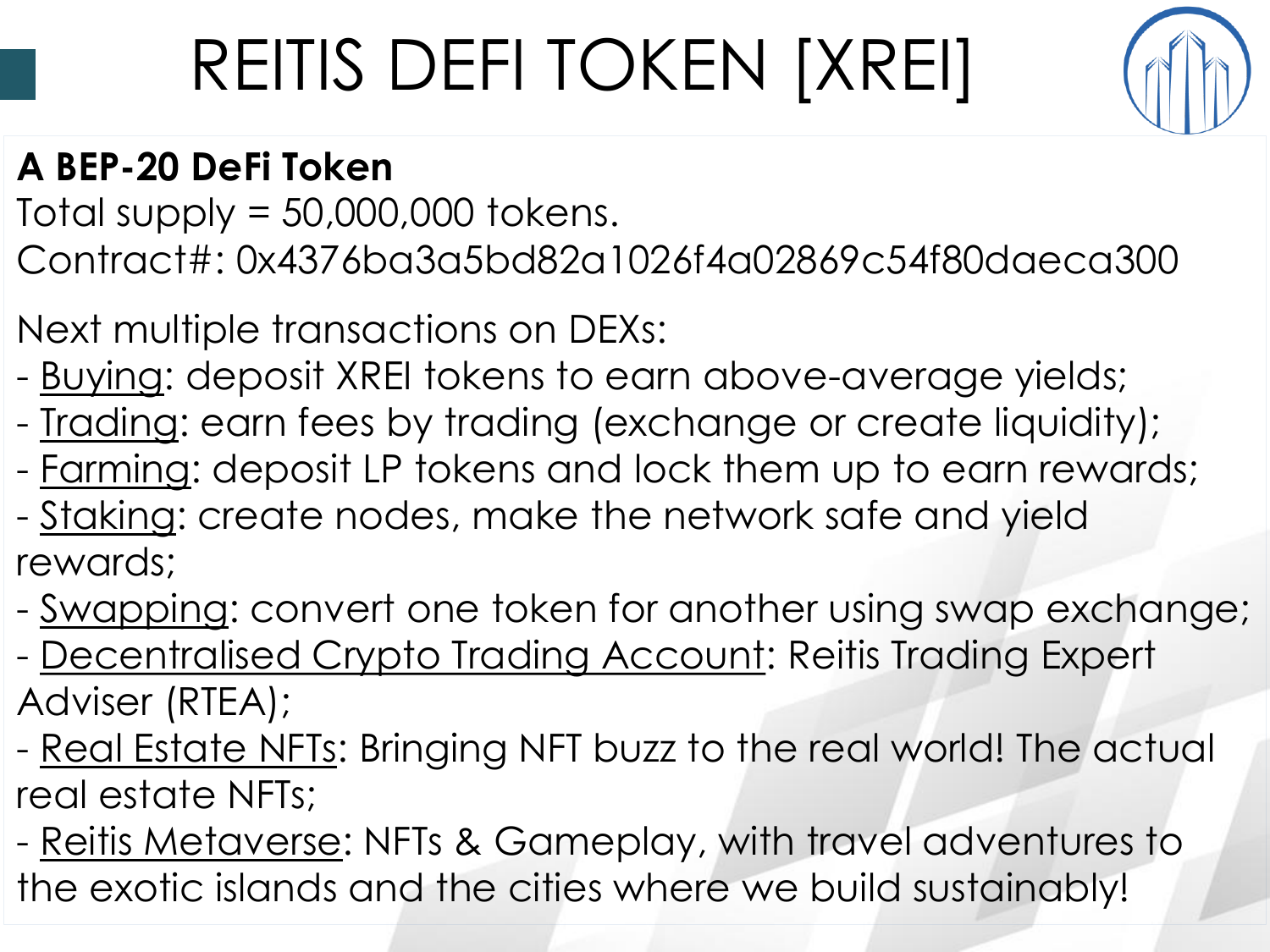### REITIS DEFI PLATFORM

[https://defi.reitiscapital.com](https://defi.reitiscapital.com/) (beta launch)

#### **REITIS** — **The Digital REIT**



Digital REIT (Real Estate Investment Trust), w*here the tokenised world meets the real estate actual world!*

A combination of genuine real estate construction sites linked to blockchain technology and decentralised finance (DeFi) protocols.

#### **Enterprise-grade DeFi Platform**

*A place where users can:* 

— Buy \$XREI tokens and gain rewards or trade on DEXs; — Use \$XREI to buy actual properties through NFTs; — Benefit from Reitis Trading Expert Advisor (RTEA), in September 2022.

#### **Steps on DeFi Platform**:

1. Register with the official link or referral link of DeFi platform; 2. Fill in your details, enter verification code sent to your email. 3. Fund your account, with c*ryptocurrencies only: BTC, BUSD, USDT, BNB.*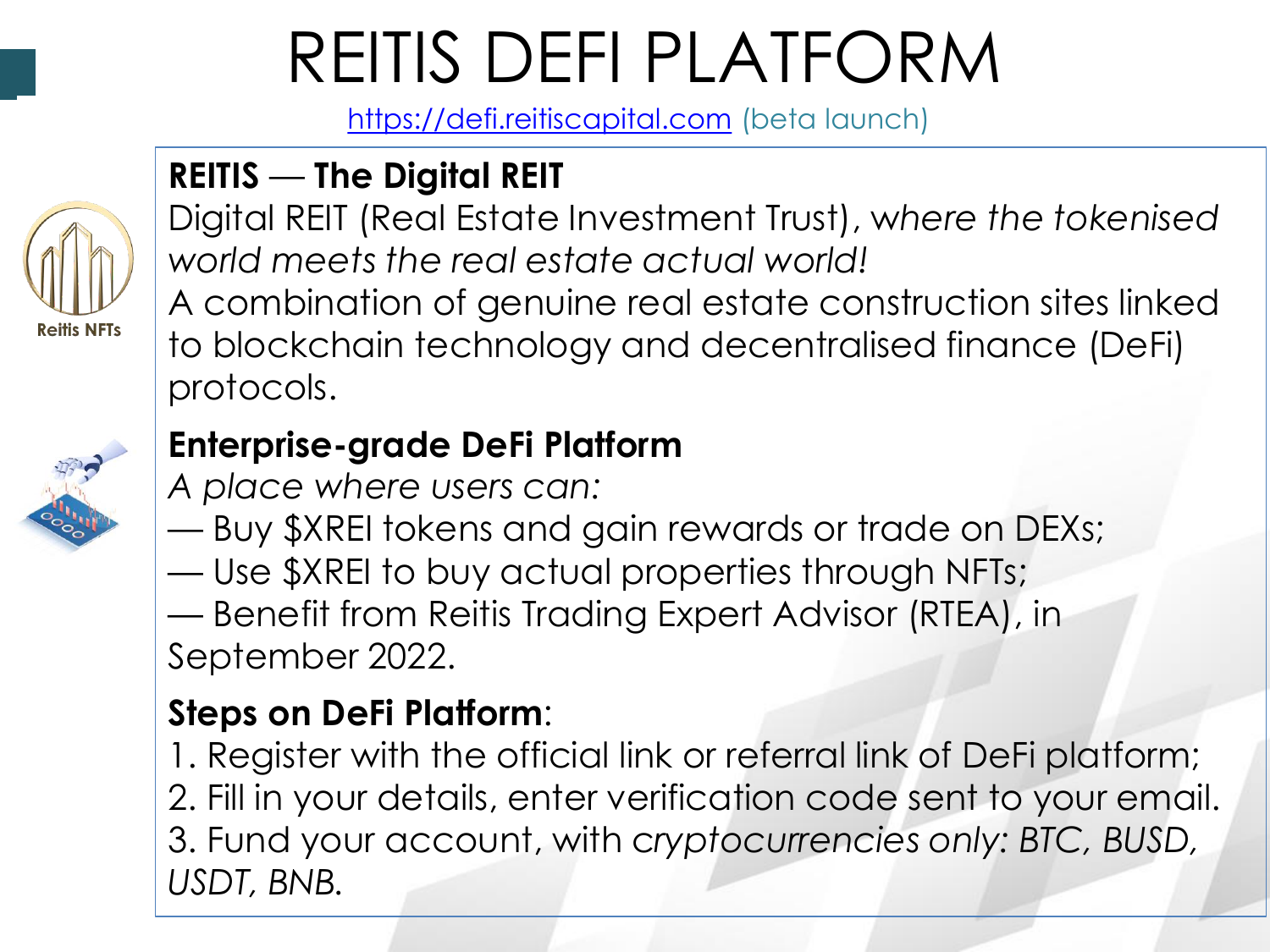### RECoP PLATFORM

[https://my.reitiscapital.com](https://my.reitiscapital.com/)



#### **Fractional Property Ownership on RECoP Platform**

Reitis believes that people around the world should be empowered to own tokens in real estate and to participate in this unique moments in history, the new form of finances.



We've named it shared capitalism, where anyone can build her/his own real estate business through the **Real Estate Corporation of People** (RECoP).

In this way, Reitis becomes the first in the world digital REIT (Real Estate Investment Trust), by offering dividends (equity) sharing in the form of XREI tokens and **sharing 90% of its profits** with investors.

*Global Online Investors* — All XREI DeFi token holders will receive dividends in their RECoP (from January 2023).

*Traditional Investors* — Earning variable (5-25%) annual stake in the form of Interest, on [My.ReitisCapital.com](https://my.reitiscapital.com/) Platform.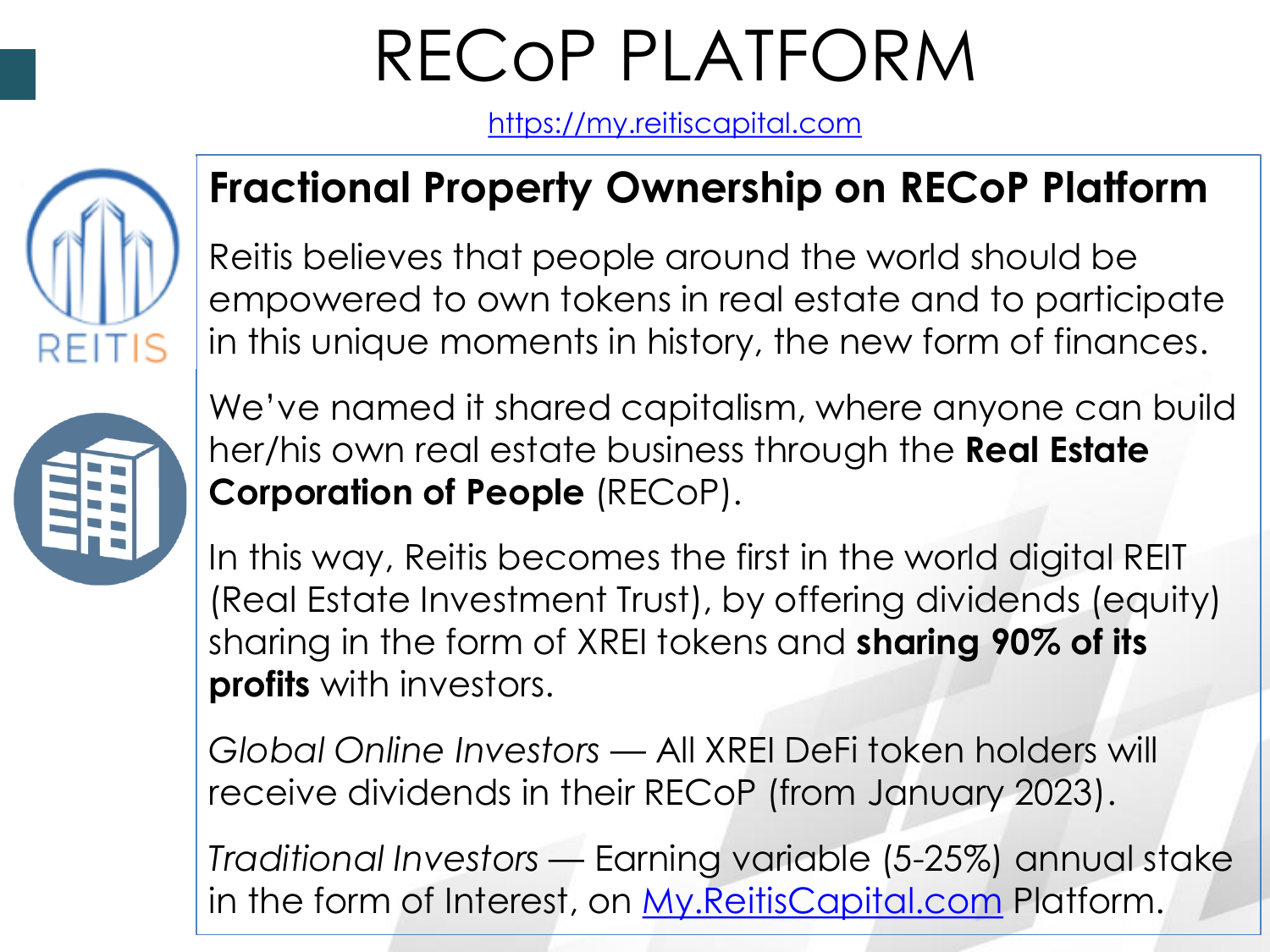### WHAT'S FOR TOKEN HOLDERS?



The ways you can join and benefit:

— First, read the [Whitepaper](https://reitiscapital.com/wp-content/uploads/2022/02/XREI-Token-Lightpaper-8-feb-2022.pdf) (26 pages);

— Become a fractional or entire property owner in **big cities** and **exotic islands** NFTs (depending on how many XREI tokens you hold);

- Become a Reitis Mutual Business Associate (**rMBA**) by getting a partner code on the platforms;
- Get XREI tokens at a **55%** discount on Pre-sale;
- Get **45%** discount at IDO (Initial DEX Offering) on launching platforms. See details [here](https://reitiscapital.com/marketing/);
- Join our [enterprise-grade platform](https://defi.reitiscapital.com/) for **passive income** with Reitis trading robot;

— Swap tokens and buy real **NFT** properties with XREI tokens.

Join Reitis Telegram Community: https://t.me/+1ynmlJ0\_RGcyYjRk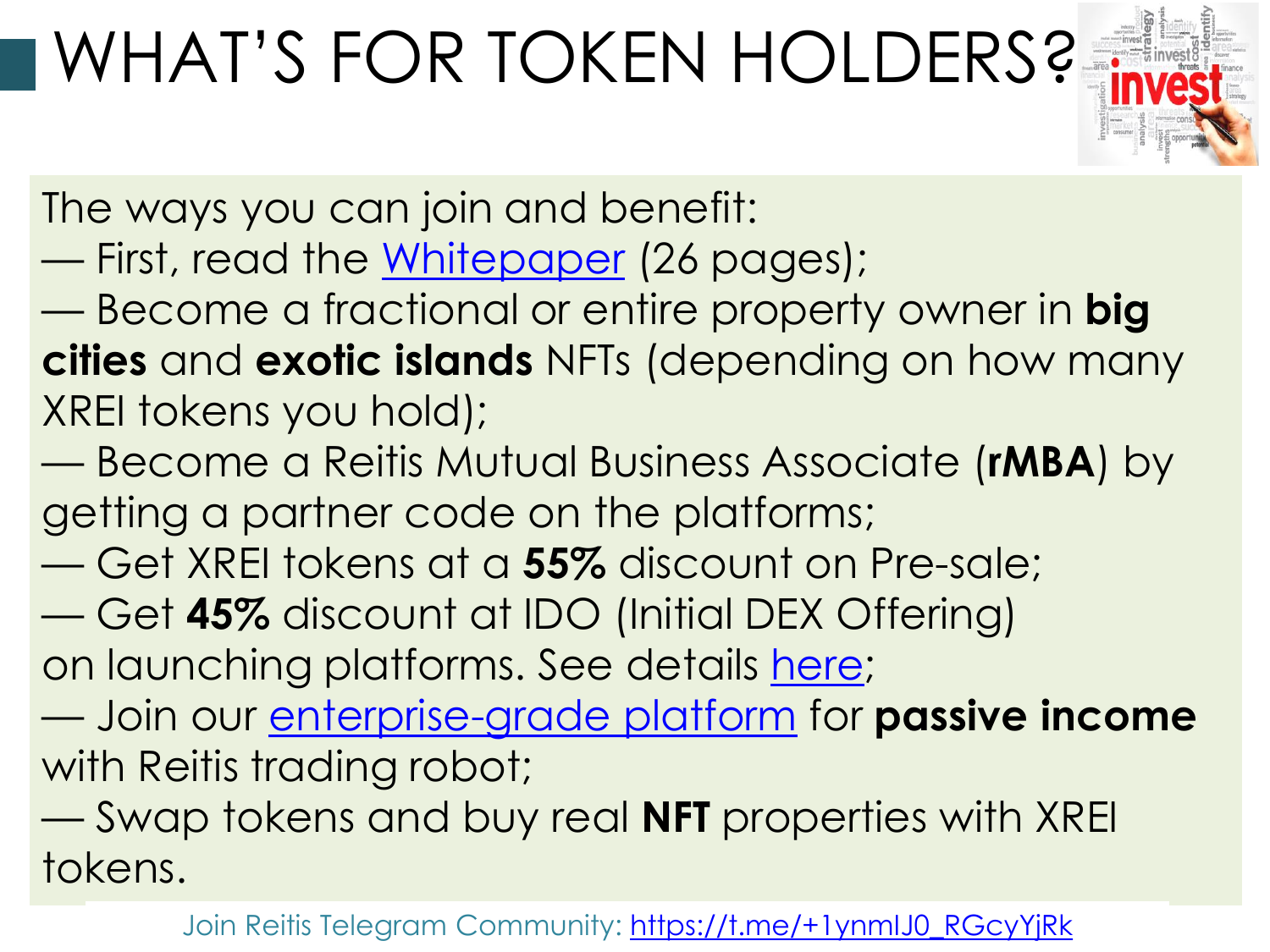### 10-YEARS FINANCIAL FORECAST

| <b>GDV</b>                           | € 3.153.576.901  | <b>REVENUE</b>              |  |                                 |                        |
|--------------------------------------|------------------|-----------------------------|--|---------------------------------|------------------------|
| Square meters built                  | 1.000.000        |                             |  |                                 |                        |
|                                      |                  | <b>Exit Values / SALES</b>  |  |                                 |                        |
|                                      |                  | <b>Description</b>          |  | Area m <sup>2</sup> in 10 years | <b>GDV</b>             |
| Years for development                | 10,00            | <b>Residential Projects</b> |  | 300.000 sqm                     | € 762.342.051          |
| Years to sell                        | 10,00            |                             |  |                                 | €                      |
|                                      |                  | <b>Total</b>                |  | 300.000 sqm                     | € 762.342.051          |
| <b>Acquisition Cost</b>              | 206.000.000<br>€ |                             |  |                                 |                        |
| <b>Construction Cost</b>             | € 597.500.000    |                             |  |                                 |                        |
| Sales Cost                           | 111.535.769<br>€ | <b>Exit Values / RENT</b>   |  |                                 |                        |
| <b>Development Cost</b>              | € 915.035.769    | <b>Description</b>          |  | $M2$ build in 10 years          | <b>GDV</b> in 10 years |
| <b>Buildings Administration Cost</b> | € 478.246.970    | <b>Office Buildings</b>     |  | 150.000 sqm                     | 193.097.531            |
| <b>Total Cost</b>                    | € 1.393.282.739  | <b>Hotels</b>               |  | 300.000 sqm                     | 1.630.283.027          |
| <b>Profit</b>                        | € 1.760.294.163  | <b>Student Houses</b>       |  | 100.000 sqm                     | 141.198.605            |
| % Profit on Cost                     | 126,34%          | <b>Senior Houses</b>        |  | 100.000 sqm                     | 387.288.579            |
| % Profit on GDV                      | 55,82%           | <b>Industrial Buildings</b> |  | 50.000 sqm                      | 39.367.107             |
|                                      |                  | <b>Total</b>                |  | 700.000 sqm                     | 2.391.234.850          |

| <b>Acquisition Land and Properties</b> |               | Dev, & Admin, Costs       |                                 | <b>Sales Costs</b> |                  |
|----------------------------------------|---------------|---------------------------|---------------------------------|--------------------|------------------|
| IN date                                | 1012021       | <b>Construction costs</b> | € 597.500.000                   | Marketing          | 80.000.000<br>€  |
| <b>EXIT date</b>                       | 1 12 2031     |                           |                                 |                    | 1,0%             |
| Purchase Consideration                 | € 200.000.000 | Buildings administration  | € 478.246.970                   | Legal Fees         | 31.535.769<br>€. |
| Area                                   | 500.000 sqm   |                           |                                 |                    |                  |
| Price/m2                               | 400,00        |                           |                                 |                    |                  |
|                                        | 3,00%         |                           |                                 |                    |                  |
| <b>Acquisition Legals</b>              | 6.000.000     |                           |                                 |                    |                  |
| <b>Total Acquisition cost</b>          | € 206.000.000 | <b>Total</b>              | € 1.075.746.970 Total sale cost |                    | € 111.535.769    |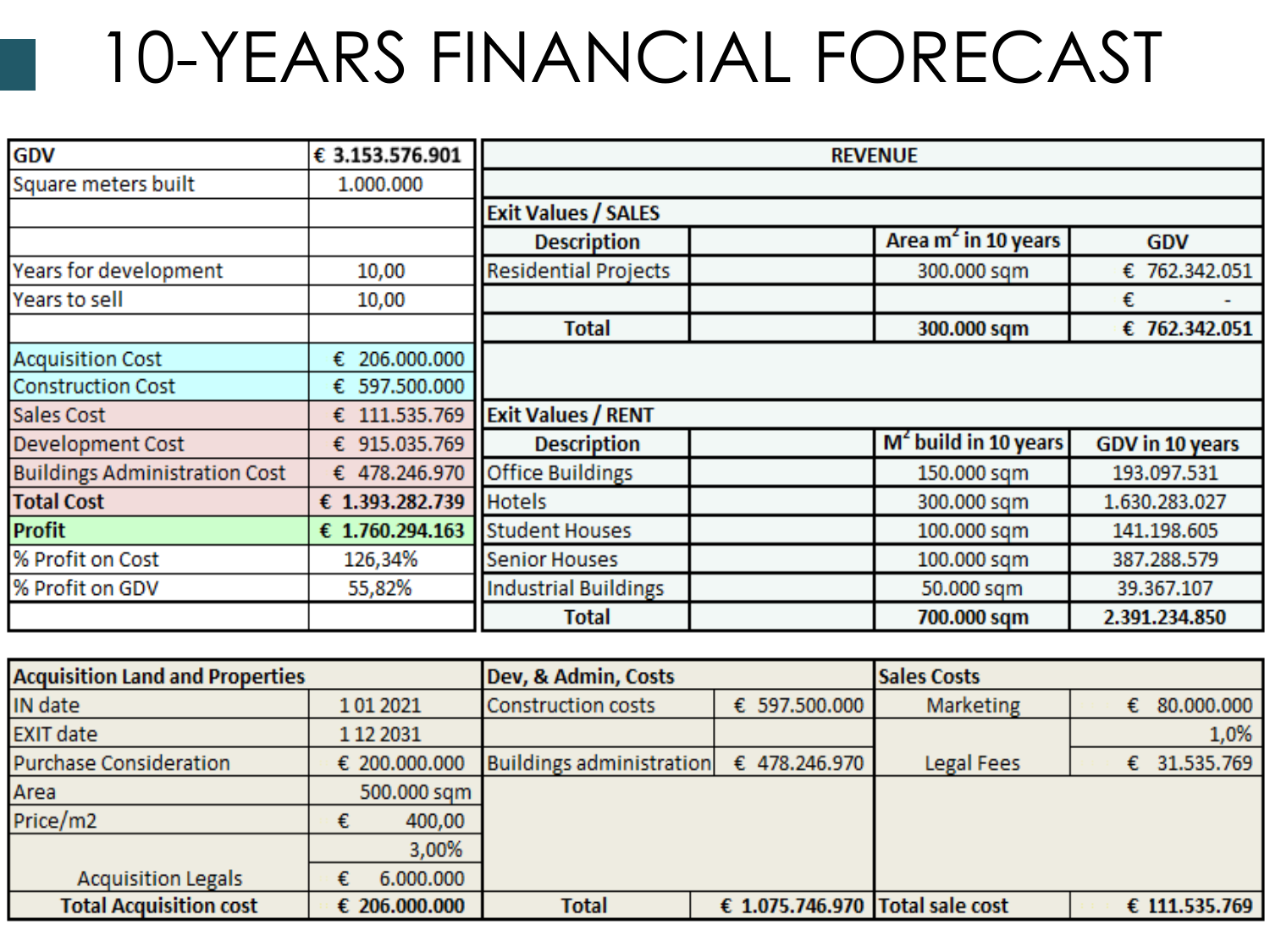### REITIS TOKEN MARKETCAP & VALUE

| Year                    | Listed Sq.    | <b>Distributed</b> | <b>Building Cost</b> | <b>Expenses</b>  | <b>Sales</b>     | <b>xREI Demand</b> | <b>xREI</b>       | <b>Marketcap</b> |
|-------------------------|---------------|--------------------|----------------------|------------------|------------------|--------------------|-------------------|------------------|
|                         | <b>Meters</b> | # of xREI          | (in $\epsilon$ )     | (in $\epsilon$ ) | (in $\epsilon$ ) | (in $\epsilon$ )   | <b>Value</b>      |                  |
|                         | (1)           | (2)                | (3)                  | (4)              | (5)              | (6)                | in $\epsilon$ (7) |                  |
|                         | 10,000        | 10,000,000         | 6,000,000            | $\overline{O}$   | 17,500,000       | 8,750,000          | 1,25              | 12,500,000       |
| 2 <sup>1</sup>          | 20,000        | 10,000,000         | 12,000,000           | 1,224,000        | 34,470,000       | 17,235,000         | 2,46              | 49,242,857       |
| 3 <sup>1</sup>          | 40,000        | 10,000,000         | 24,000,000           | 5,062,494        | 66,136,470       | 33,068,235         | 3,31              | 99,204,705       |
| $\overline{\mathbf{4}}$ | 65,000        | 10,000,000         | 39,000,000           | 13,601,952       | 112,099,681      | 56,049,840         | 4,31              | 172,461,048      |
| 5 <sup>5</sup>          | 95,000        | 10,000,000         | 57,000,000           | 25,582,865       | 199,339,996      | 99,669,998         | 6,23              | 311,468,744      |
| $\boldsymbol{6}$        | 110,000       |                    | 66,000,000           | 39,677,301       | 288,382,849      | 144, 191, 424      | 12,02             | 600,797,601      |
| $\overline{7}$          | 140,000       |                    | 82,600,000           | 57,875,888       | 395,317,993      | 197,658,996        | 13,18             | 658,863,322      |
| 8                       | 150,000       |                    | 88,500,000           | 78,600,393       | 502,118,678      | 251,059,339        | 16,74             | 836,864,463      |
| 9                       | 170,000       |                    | 102,000,000          | 103,573,745      | 630,258,938      | 315,129,469        | 21,01             | 1,050,431,564    |
| 10 <sub>1</sub>         | 185,000       |                    | 111,000,000          | 130,393,001      | 782, 197, 165    | 391,098,583        | 26,07             | 1,303,661,942    |
| <b>TOTAL</b>            | 985,000       | 50,000,000         | 588,100,000          | 455,591,640      | 3,027,821,770    | 1,513,910,885      |                   |                  |

- *(1) Square meters planned to be built or rented each year*
- *(2) Made according to distribution plan in first 5 years*
- *(3) The cost of developing real estate projects*
- *(4) Operational costs with rented buildings*
- *(5) Revenues from sales or rents of REITIS properties*
- *(6) We estimate that only 50% of all REITIS sales will be made with xREI*
- *(7) Calculation based only on the demand created from the sale of Reitis properties.*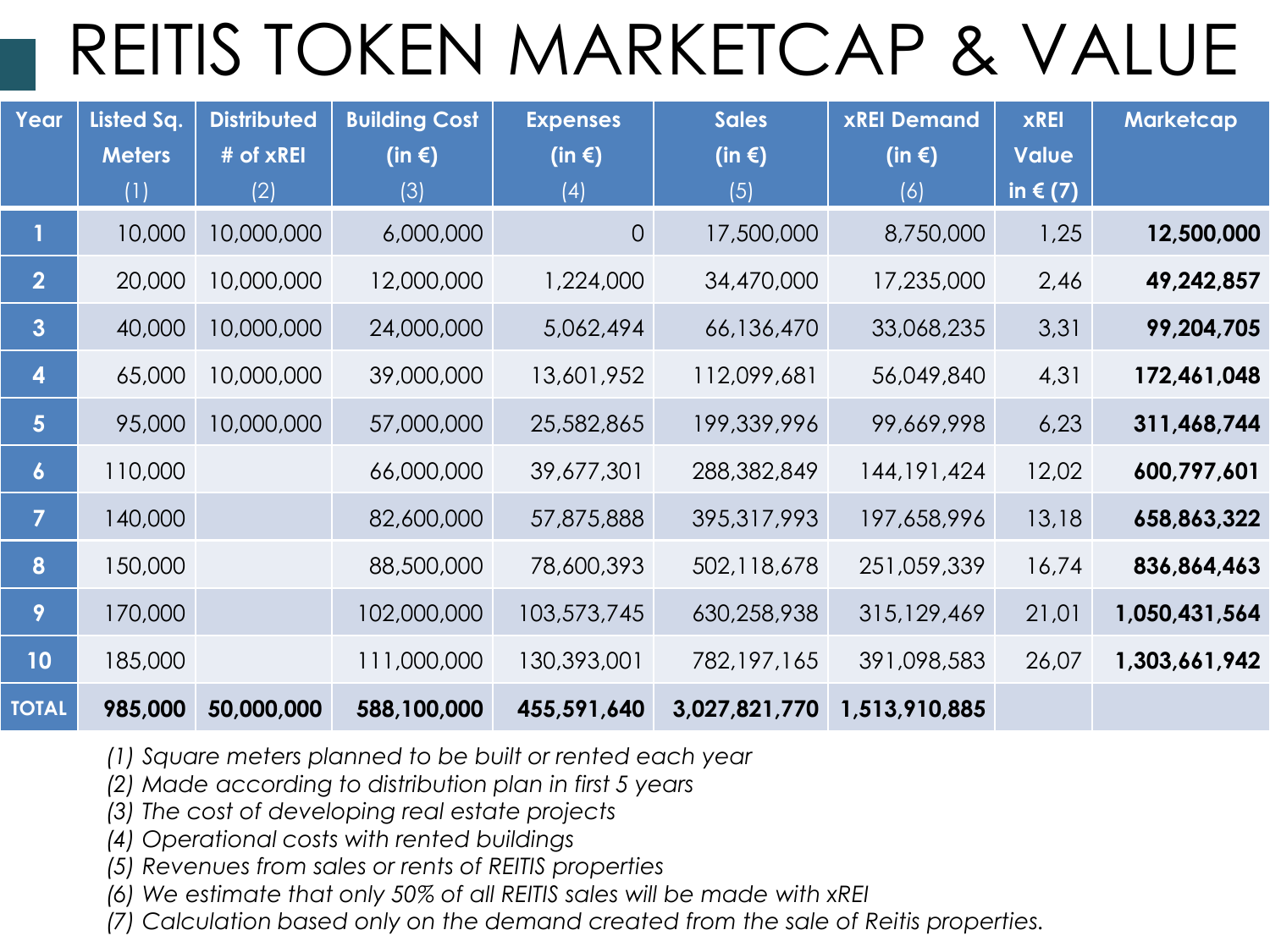### UNIQUE CONSTRUCTION PROCESS

#### UCP – CLASS A+ RESIDENTIAL DEVELOPMENTS

- **Reducing thermal energy consumption by up to 70%;**
- Apartments with efficient sound insulation;
- Noise and dust free suction system;
- Ventilation with heat recovery, permanent clean air in the apartment;
- **Affordable heating alternative energy;**
- **Care for the choice of building materials;**
- **Free interior design consultancy;**
- Safety you can count on! IoT and burglar alarm system in the apartment; with mobile application;
- **Free lighting system on the staircases and in the garages.**



REITIS Capital is a Real Estate Developer of PREMIUM Residential and Commercial Projects, holding an Investment Platform based on Real Estate fractional and frictionless, blockchain highly secured ownership.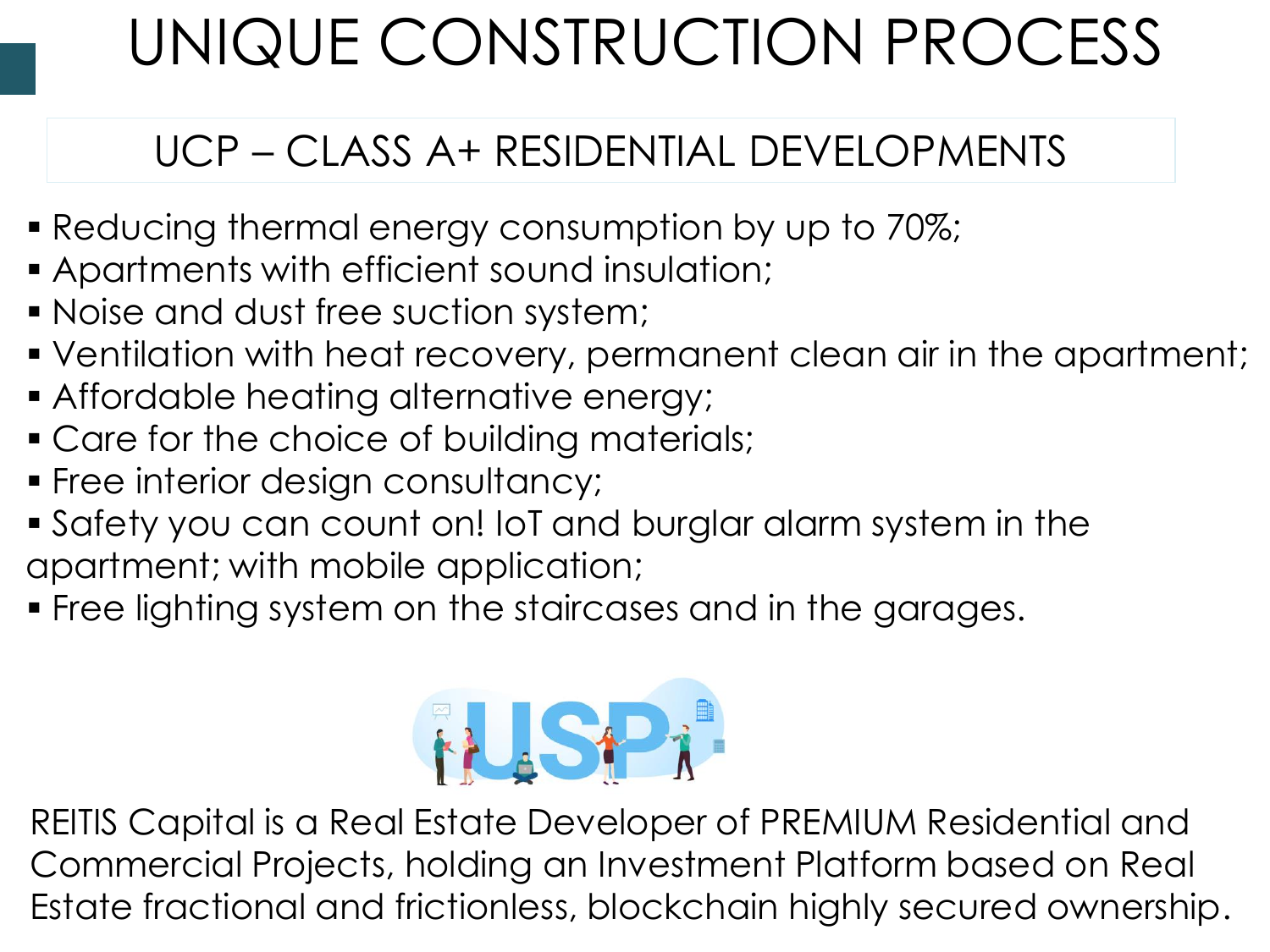# 1st RESIDENTIAL DEVELOPMENT

REITIS "DUCA VODA" RESIDENCES – Iasi, 26 Duca Voda Street RO



| Constructed area (sq.m.)  | 726 |
|---------------------------|-----|
| Apartments, 1, 2, 3 rooms |     |
| Spaces in the parking lot |     |
| Years for development     |     |
|                           |     |

PLANNING:

- Zonal Urban Plan for building 10 collective houses;

- Approvals for connection to all utilities;

- Building permit documentation.

| CROWDFUNDING THE FIRST 3 REAL ESTATE DEVELOPMENT PROJECTS |          |          |                                                     |  |  |
|-----------------------------------------------------------|----------|----------|-----------------------------------------------------|--|--|
| Dev. Project                                              |          |          | Total dev. cost   1st Round   Invested till 7.01.22 |  |  |
| REITIS DUCA VODA RESIDENCES I                             | €808,150 | €223,720 | €3.292                                              |  |  |
|                                                           |          |          |                                                     |  |  |

| <b>TOTAL</b>                 | €2,570,267 | €513,720           | €43,292 |
|------------------------------|------------|--------------------|---------|
| REITIS MIROSLAVA HOSTEL      | €1,158,497 | €110,000           | €40,000 |
| REITIS FRIEDERICK RESIDENCE  | €603,620   | €180,000           |         |
| REIIIS DUCA VODA RESIDENCES. | E808,150   | $\text{\&}223.720$ | E3,292  |